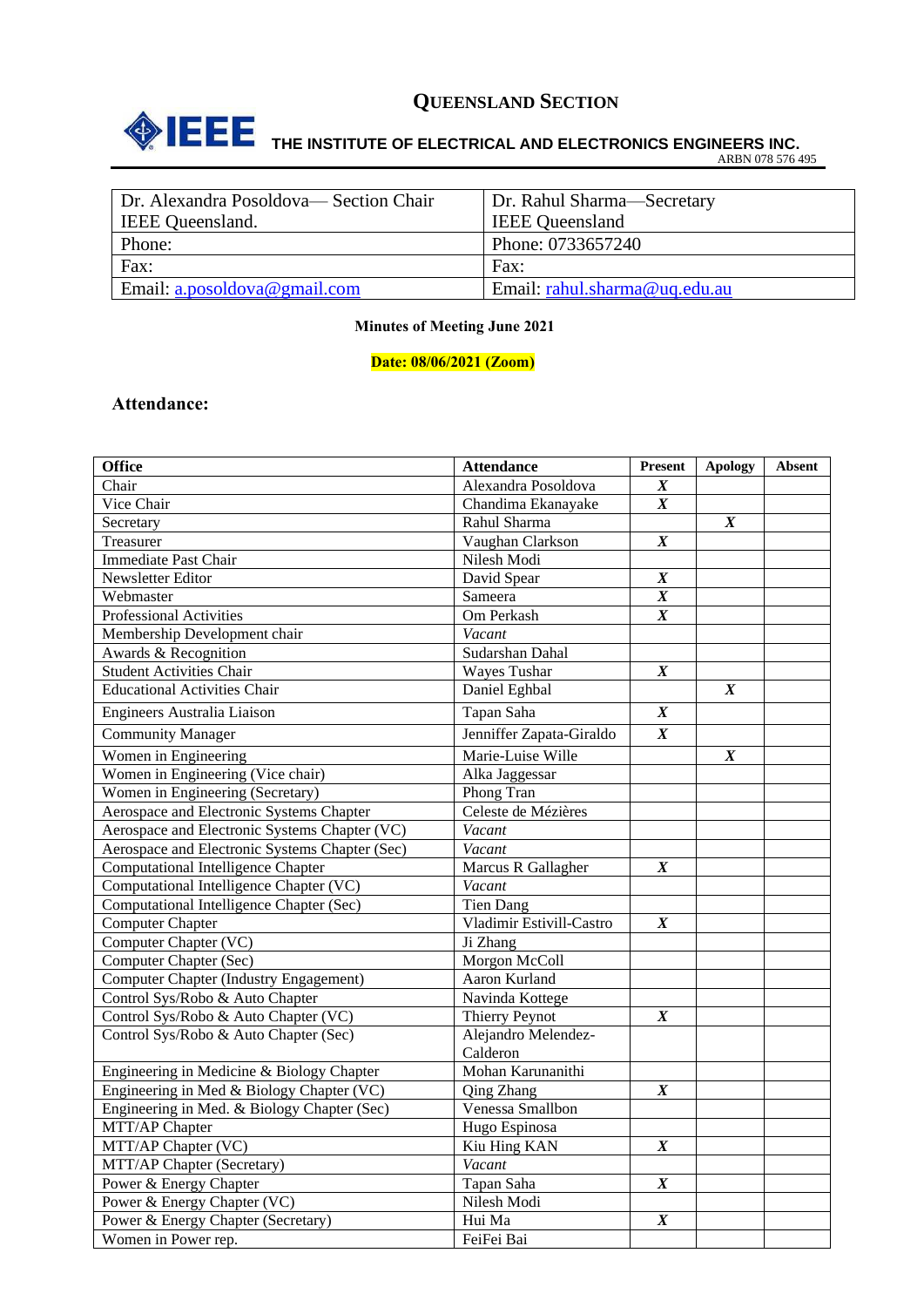

# **THE INSTITUTE OF ELECTRICAL AND ELECTRONICS ENGINEERS INC.**

ARBN 078 576 495

| Power & Energy Chapter Industry Engagement Officer | David Batterham          |                  |                  |  |
|----------------------------------------------------|--------------------------|------------------|------------------|--|
| Power and Energy Chapter (Student rep)             | Vacant                   |                  |                  |  |
| Signal Pro & Comms Chapter                         | Andy Ferris              |                  |                  |  |
| Signal Pro & Comms Chapter (VC)                    | Megan Dawson             |                  |                  |  |
| Signal Pro & Comms Chapter (Sec)                   | Vacant                   |                  |                  |  |
| IA/IE/PEL Chair                                    | Junwei Lu                | $\boldsymbol{X}$ |                  |  |
| <b>IA/IE/PEL VC</b>                                | Firuz Zare               |                  |                  |  |
| IA/IE/PEL Treasurer                                | Mahinda Vilathgamuwa     |                  |                  |  |
| IA/IE/PEL Secretary                                | Farzad Farajizadeh       |                  |                  |  |
| Blockchain and IoT Chair                           | <b>Matthew Hutchins</b>  | $\boldsymbol{X}$ |                  |  |
| Blockchain and IoT VC                              | Vacant                   |                  |                  |  |
| Blockchain and IoT Secretary                       | Vacant                   |                  |                  |  |
| Young Professionals Chair                          | Jenniffer Zapata-Giraldo | $\boldsymbol{X}$ |                  |  |
| Young Professionals (VC)                           | Phong Tran               |                  |                  |  |
| Young Professionals (Sec)                          | Ben John                 | $\boldsymbol{X}$ |                  |  |
| <b>Student Counsellor QUT</b>                      | Ghavameddin              |                  | $\boldsymbol{X}$ |  |
|                                                    | Nourbakhsh               |                  |                  |  |
| Student Counsellor UQ                              | Ruifeng (Richard) Yan    |                  |                  |  |
| <b>Student Counsellor GU-GC</b>                    | Stephen So               |                  |                  |  |
| <b>Student Counsellor GU-Nathan</b>                | Sascha Stegen            |                  |                  |  |
| <b>Student Counsellor USQ</b>                      |                          |                  |                  |  |
| Student Counsellor CQU - Brisbane                  |                          |                  |                  |  |
| Student Counsellor CQU - Rockhampton               |                          |                  |                  |  |
| <b>UQ Student Branch Chair</b>                     | Wendi Ma                 |                  |                  |  |
| <b>UQ Student Branch Vice Chair</b>                |                          |                  |                  |  |
| UQ IEEE PES Student Branch Chair                   | Xin Zhong                |                  |                  |  |
| UQ IEEE PES Student Branch Vice Chair              | Anupam Dixit             |                  |                  |  |
| UQ IEEE PES Student Branch Secretary               | <b>David Amoateng</b>    |                  |                  |  |
| <b>UQ IEEE PES Student Branch Treasurer</b>        | Jiakang Yang             | $\boldsymbol{X}$ |                  |  |
| <b>OUT Student Branch Chair</b>                    | Alex Makiejeva           |                  |                  |  |
| <b>QUT Student Branch Vice Chair</b>               | Amin Mokaribolhassan     |                  |                  |  |
| <b>QUT Student Branch Secretary</b>                | Shaetrun Pathmanathan    |                  |                  |  |
| IEEE HKN Mu Kappa Chapter                          | <b>Indira Alcaide</b>    |                  |                  |  |
| Life Members Chair                                 | <b>Ed Palmer</b>         | $\pmb{X}$        |                  |  |
| Section History Chair                              | Om Perkash               | $\overline{X}$   |                  |  |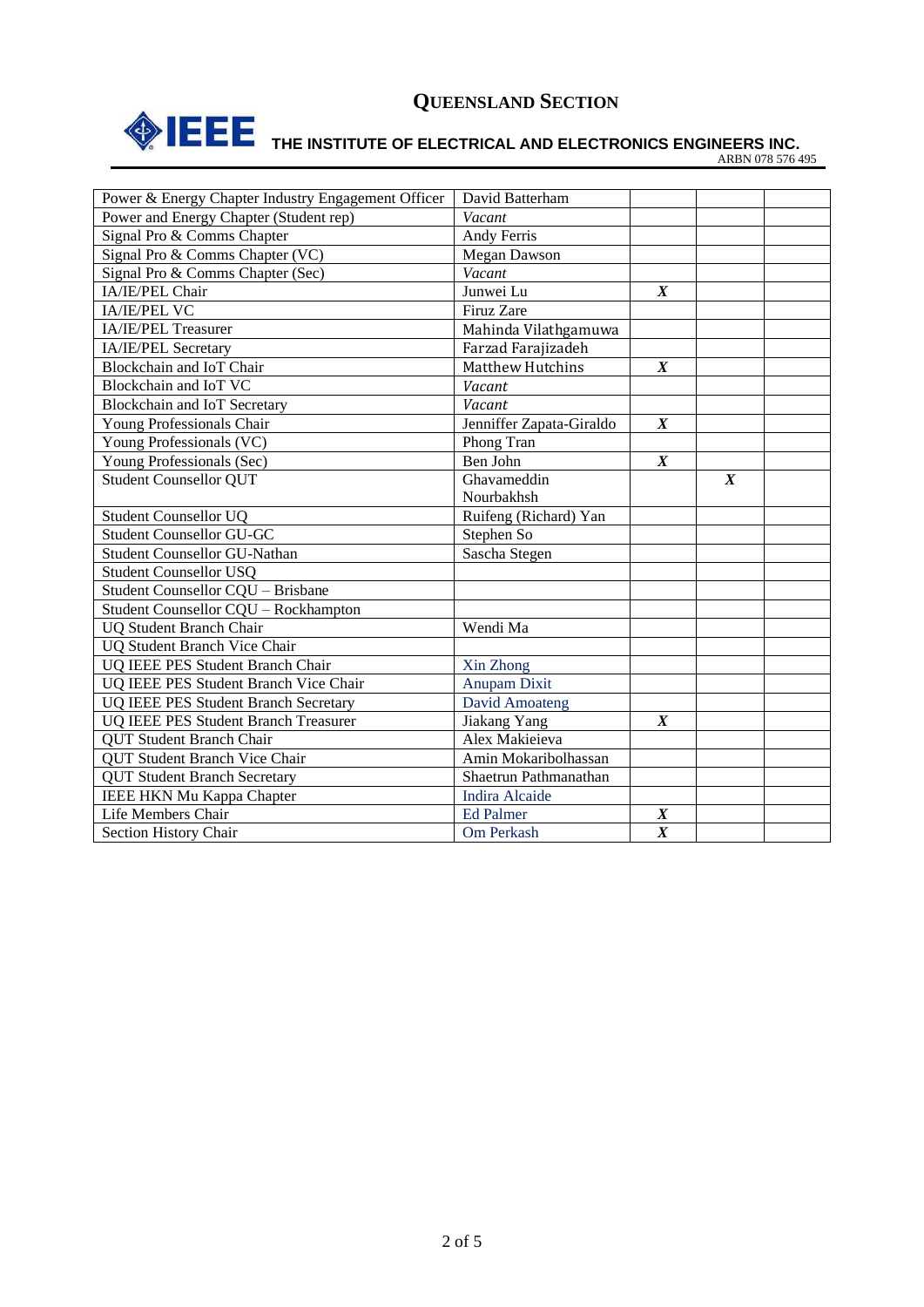

#### **THE INSTITUTE OF ELECTRICAL AND ELECTRONICS ENGINEERS INC.**

ARBN 078 576 495

- **1. Attendance and apologies.** As noted.
- **2. Confirmation of agenda.** Agenda confirmed.
- **3. Acceptance of minutes of the last meeting.**  Minutes of the last meeting were circulated and approved. **Proposer:** Om **Seconded:** Alexandra
- **4. Business arising from the last meeting.**

| <b>Action</b>                                                     | <b>Status</b> |
|-------------------------------------------------------------------|---------------|
| Rahul to complete the vTools officer reporting for YP secretary.  | Ongoing       |
|                                                                   |               |
| Rahul to create a postion on vTools for History Chair             | Ongoing       |
| Rahul to complete the vTools reporting for CQU student counsellor | Ongoing       |

#### **5. Reports from the Section committee:**

- **5.1 Chair**
	- i. Alexandra provided an update about EA dinner information. List of attendees with dietary requirements forwarded to EA.
	- ii. PES Chapter recognised as the runner-up chapter
- **5.2 Vice Chair**
- **5.3 Secretary**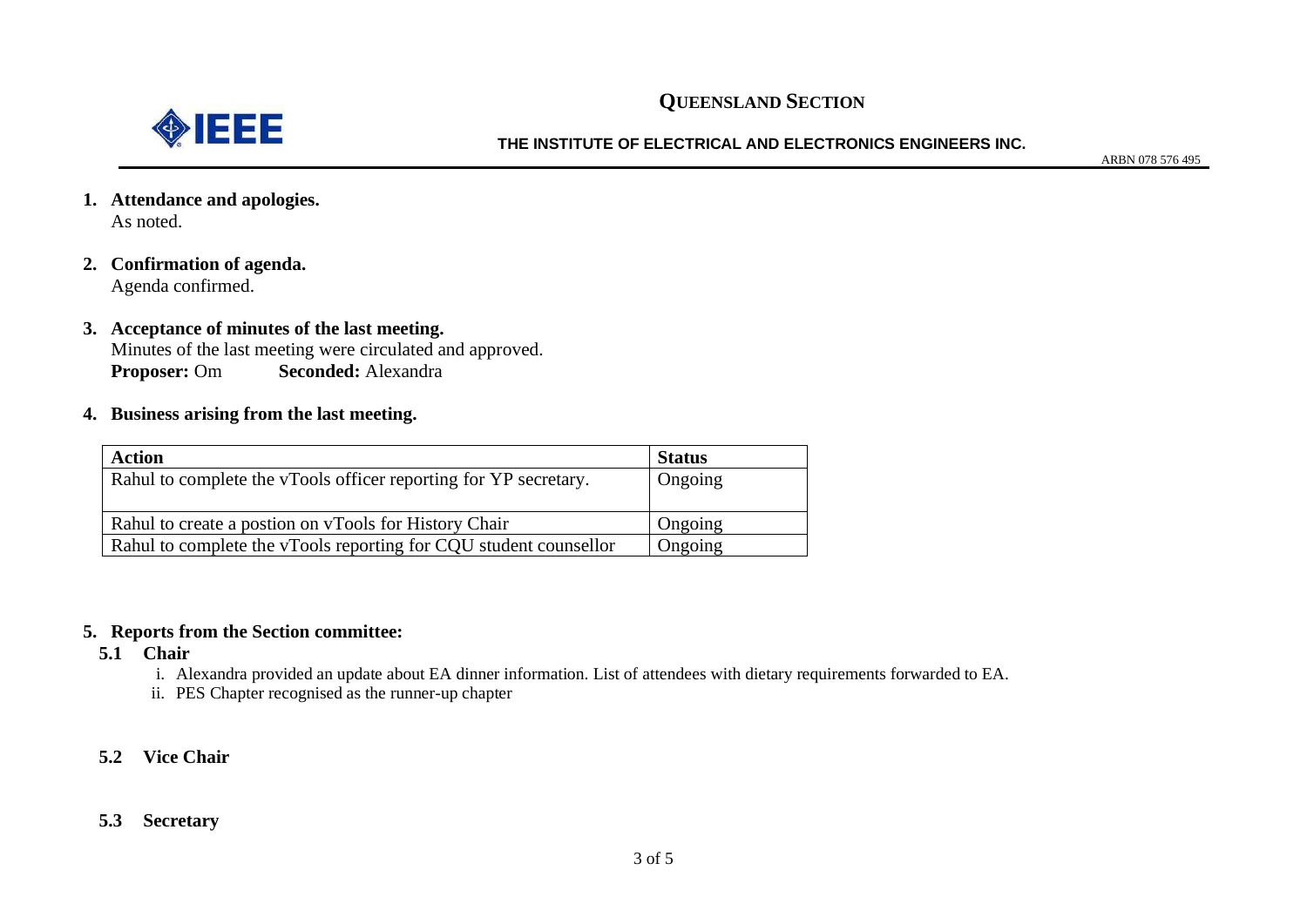

**THE INSTITUTE OF ELECTRICAL AND ELECTRONICS ENGINEERS INC.**

ARBN 078 576 495

- **5.4 Treasurer:**
- **5.5 Newletter Editor:**
- **5.6 Awards and Recognitions**
- **5.7 Professional Activities**
- **5.8 Student Activities**
- **5.9 Membership Development**
- **5.10 Educational Activities**
- **5.11 Engineers Australa liaison**

#### 5.12 **Webmaster**

Website is being updated. Some member information is still missing. Sameera will send an email to request the missing information and will update the website after receiving information. Om mentioned that some minutes are not available. Alexandra suggested to contact Rahul for 2021 minutes and Jenn for 2020 minutes.

**ACTION ITEM 2021\_06\_01** - Om to send the information about the missing minutes to Alexandra. Alexandra will take action to find those and Sameera will update the web.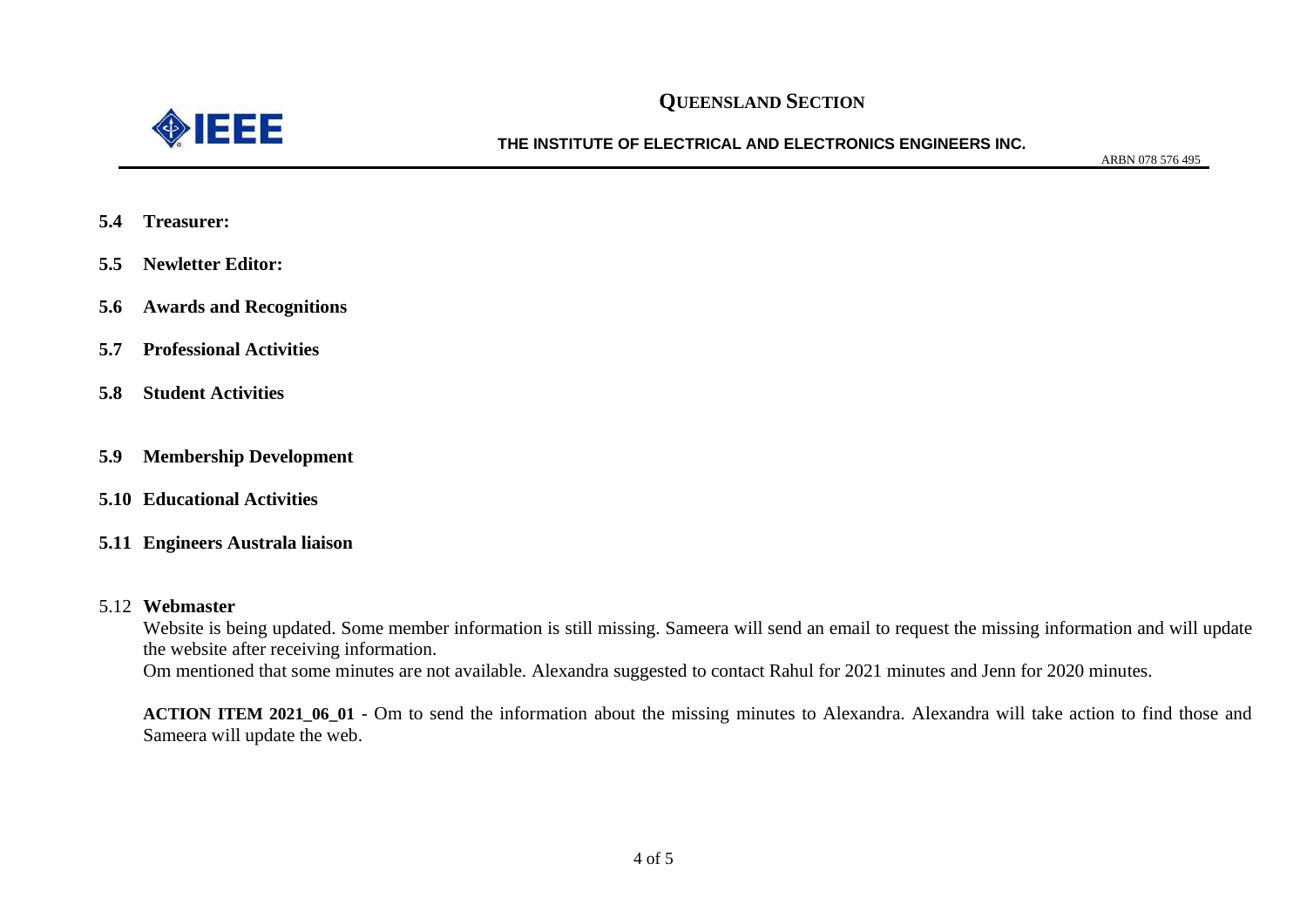

**THE INSTITUTE OF ELECTRICAL AND ELECTRONICS ENGINEERS INC.**

ARBN 078 576 495

**6. Student Chapter Activities**

**6.1 UQ**

**6.2 UQ PES**

**6.3 QUT**

**6.4 GU (Nathan)**

**6.5 GU (GC)**

**6.6 CQU (Brisbane)**

**6.7 USQ**

- **7. Chapter and Affinity Group reports and plans for 2019 7.1 Aerospace and Electronic Systems**
	- **7.2 Aerospace & Electronic Systems**
	- **7.3 Computational Intelligence**
	- **7.4 Computer Society**
	- **7.5 Control Systems/Robotics & Automation**
	- **7.6 Engineering in Medicine & Biology**
	- EMB provided the following two updates: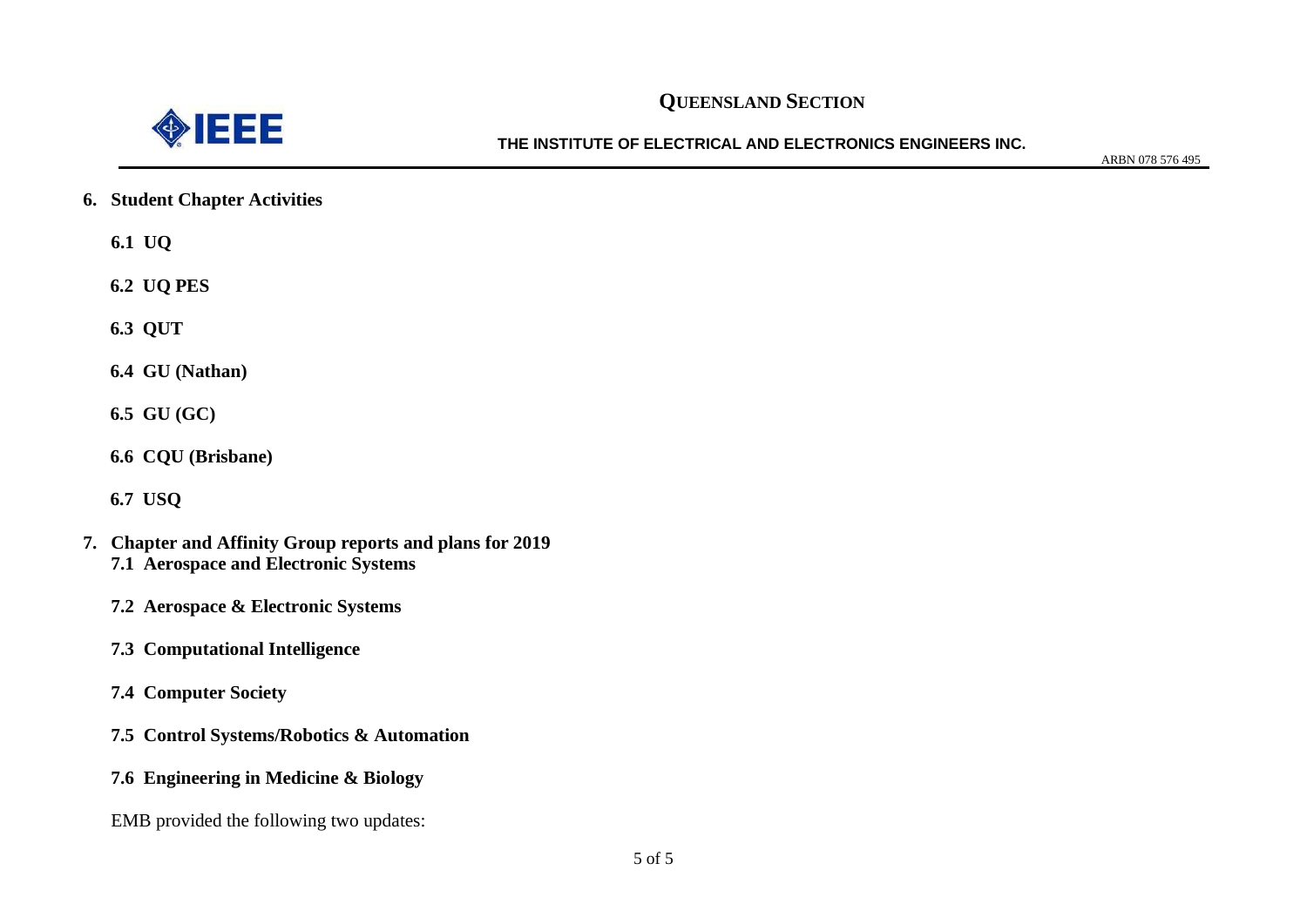

ARBN 078 576 495

- EMB chapter is planning a webinar to be held on 18<sup>th</sup> June. Here is the registration link: <https://events.vtools.ieee.org/m/269205>
- One of the EMB committee member, Dr Phong Tran, asked to step down for the rest of the year due to his increasing workload at university.
- **7.7 Microwave Theory & Techniques/Antennas & Propagation**
- **7.8 Power & Energy/DEIS Joint Chapter**
- **7.9 Power Electronic/Industrial Electronics/ Industry Applications**
- **7.10 Signal Processing/Communications**
- **7.11 Young Professionals**

YP (Jenn) propose to join QUT careers fair. QUT postgraduate student chair (Thristiam Jenkins) joined the meeting to explain the proposal and the requests.

**Motion:** YP to support the event with the intention to include membership drive. Up to 350 attendees expected. Request for funding support of \$300 for

IEEE items for the attendees.

**Proposer: Jenn Seconded: Om Approved.** Jenn to put together a more specific budget.

**7.13 Women In Engineering**

#### **7.14 IEEE HKN Mu Kappa Chapter**

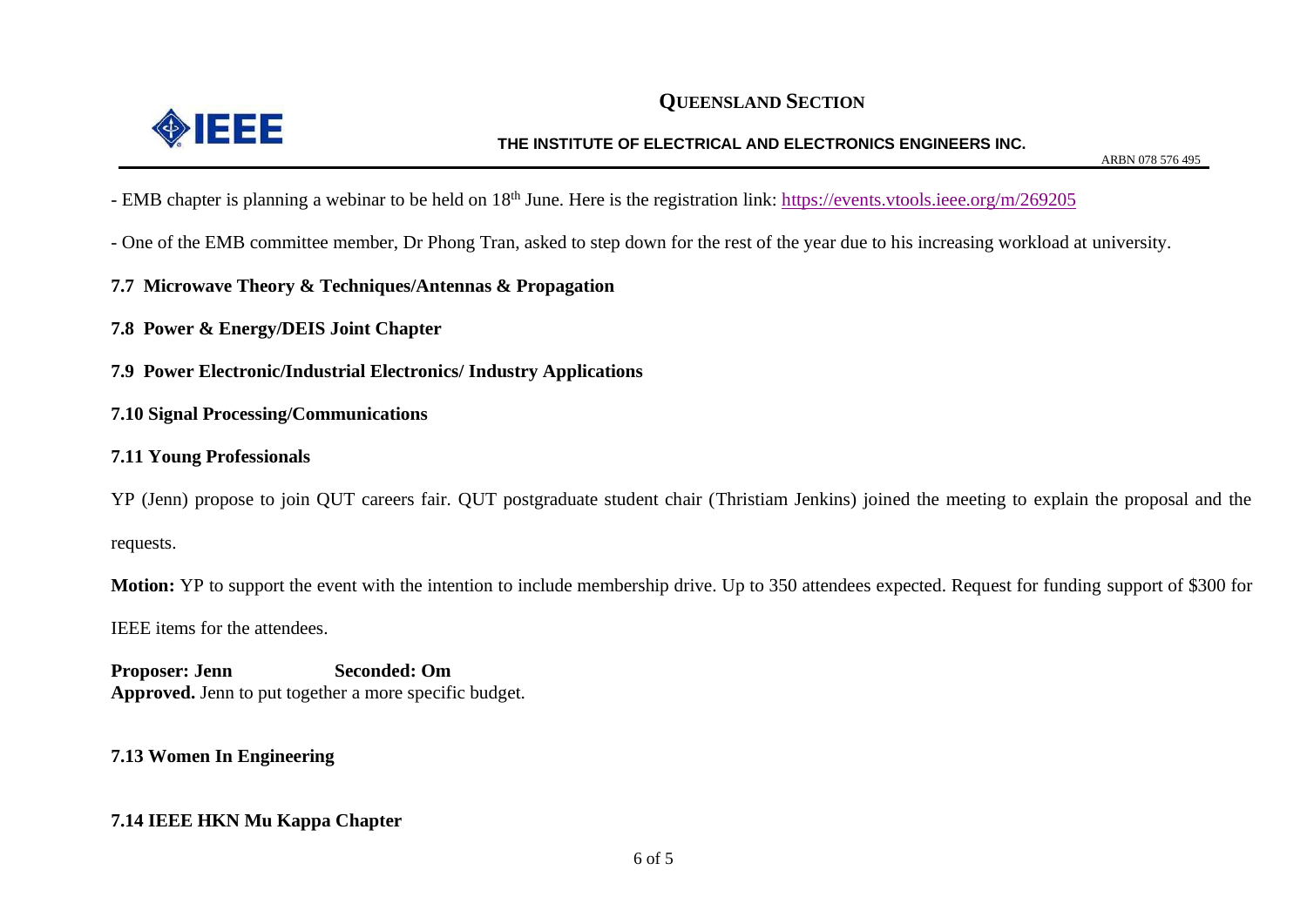



**THE INSTITUTE OF ELECTRICAL AND ELECTRONICS ENGINEERS INC.**

ARBN 078 576 495

**7.15 Blockchain IoT**

**7.16 Life Members**

8. Any other business

9. Next meeting:

#### **ACTION LIST**

Actions shaded dark have been either completed or cancelled (Numbering Scheme: Meeting#-Action Number-Year)

| <b>Action No</b>              | <b>Description</b>                                           | <b>Completion Date</b> | <b>Status</b> |
|-------------------------------|--------------------------------------------------------------|------------------------|---------------|
| <b>ACTION ITEM 2021 06 01</b> | $\pm$ Om to send information about the missing minutes $\pm$ |                        | Om            |
|                               | to Alexandra. Alexandra will take action to find             |                        |               |
|                               | those and Sameera will update the web.                       |                        |               |

#### **BUDGET REQUESTS**

| <b>Item name</b>                       | <b>Date</b> | <b>Requested amount</b> | Approved  |
|----------------------------------------|-------------|-------------------------|-----------|
| YP to support QUT careers event with   |             | \$300                   | Approved. |
| the intention to include membership    |             |                         |           |
| drive. Request for funding support for |             |                         |           |
| IEEE items for the attendees.          |             |                         |           |